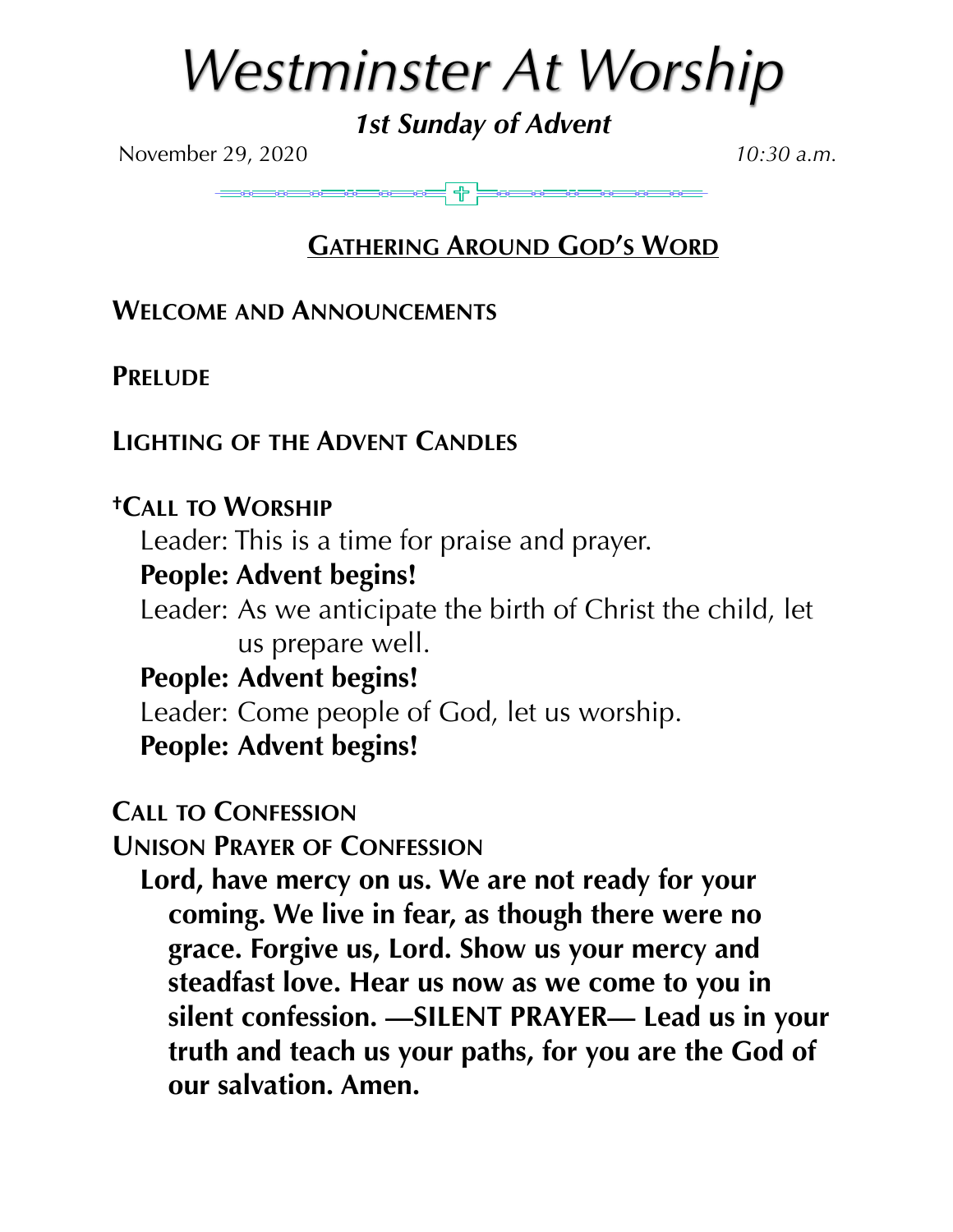**DECLARATION OF PARDON**

Leader: Friends, hear and believe the Good News of the Gospel.

**People: In and through Jesus Christ we are forgiven. Amen.** 

**PASSING THE PEACE**

**ANTHEM**

*"An Advent Reflection"*  Dawn, Ken, & Brandi

**CHILDREN'S MOMENT**

#### **PROCLAIMING GOD'S WORD**

#### **PRAYER FOR ILLUMINATION READINGS FROM THE SCRIPTURES**

### **OLD TESTAMENT Isaiah 64:1-5, 8-9 (NRSV)**

#### **64**

O that you would tear open the heavens and come down, so that the mountains would quake at your presence— **2**

as when fire kindles brushwood

and the fire causes water to boil—

to make your name known to your adversaries,

so that the nations might tremble at your presence!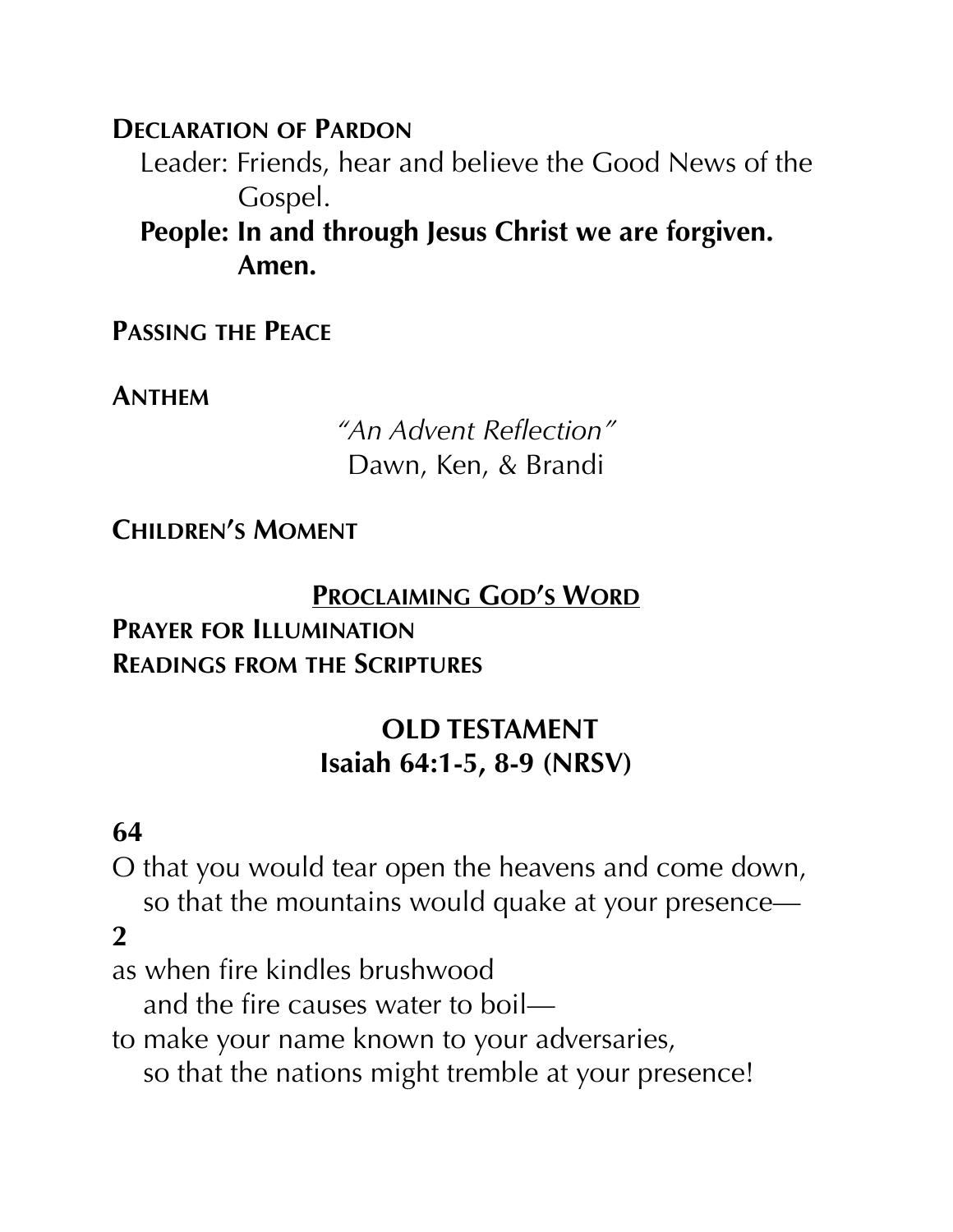### **3**

When you did awesome deeds that we did not expect,

 you came down, the mountains quaked at your presence. **4**

From ages past no one has heard,

no ear has perceived,

no eye has seen any God besides you,

who works for those who wait for him.

### **5**

You meet those who gladly do right,

those who remember you in your ways.

But you were angry, and we sinned;

because you hid yourself we transgressed.

#### **8**

Yet, O Lord, you are our Father;

 we are the clay, and you are our potter; we are all the work of your hand.

#### **9**

Do not be exceedingly angry, O Lord, and do not remember iniquity forever. Now consider, we are all your people.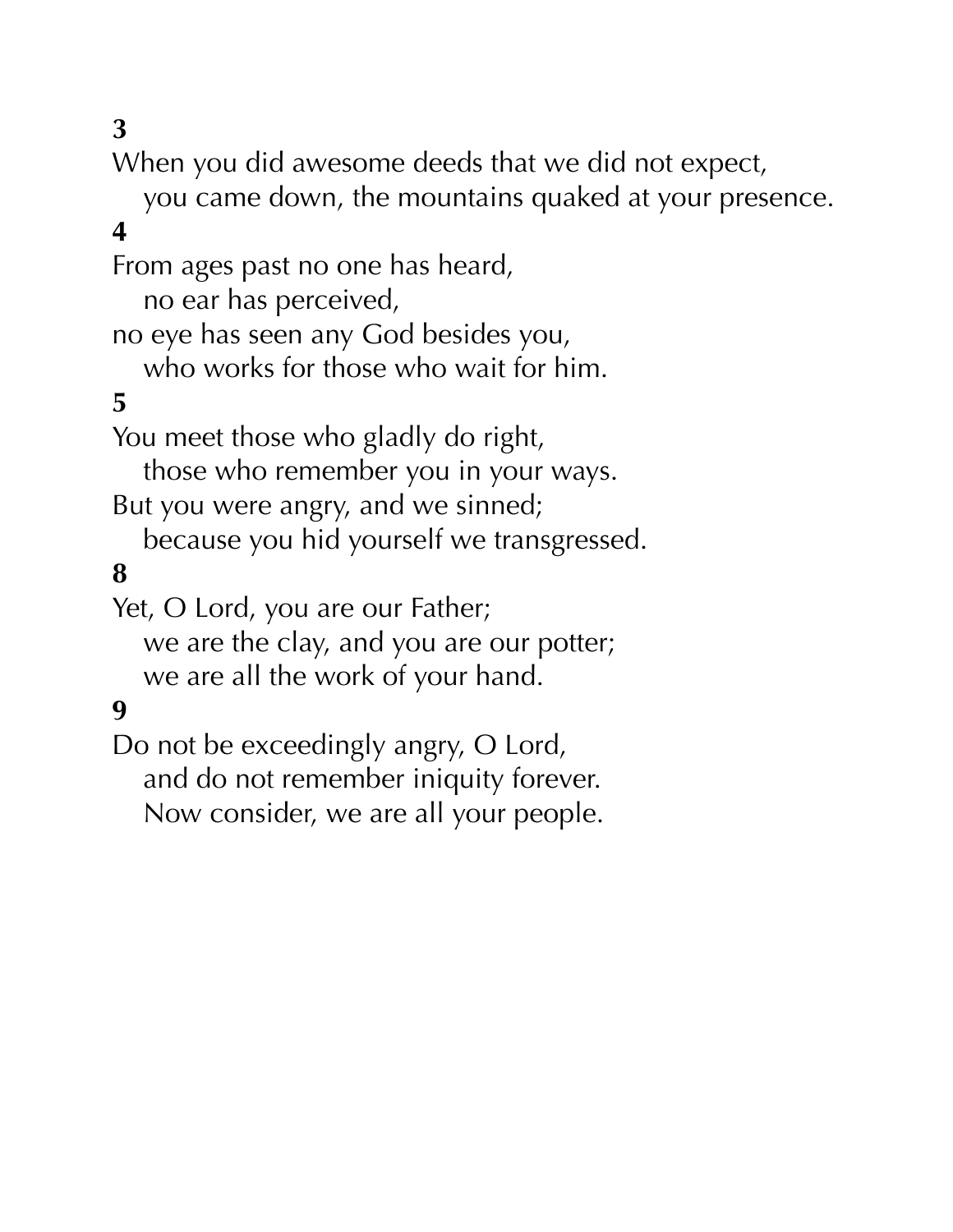### **NEW TESTAMENT Mark 13:24-37 (NRSV)**

## **The Coming of the Son of Man**

**24** "But in those days, after that suffering, the sun will be darkened,

 and the moon will not give its light, **25** and the stars will be falling from heaven,

and the powers in the heavens will be shaken.

**26** Then they will see 'the Son of Man coming in clouds' with great power and glory.

**27** Then he will send out the angels, and gather his elect from the four winds, from the ends of the earth to the ends of heaven.

### **The Lesson of the Fig Tree**

**28** "From the fig tree learn its lesson: as soon as its branch becomes tender and puts forth its leaves, you know that summer is near.

**29** So also, when you see these things taking place, you know that he is near, at the very gates.

**30** Truly I tell you, this generation will not pass away until all these things have taken place.

**31** Heaven and earth will pass away, but my words will not pass away.

### **The Necessity for Watchfulness**

**32**"But about that day or hour no one knows, neither the angels in heaven, nor the Son, but only the Father.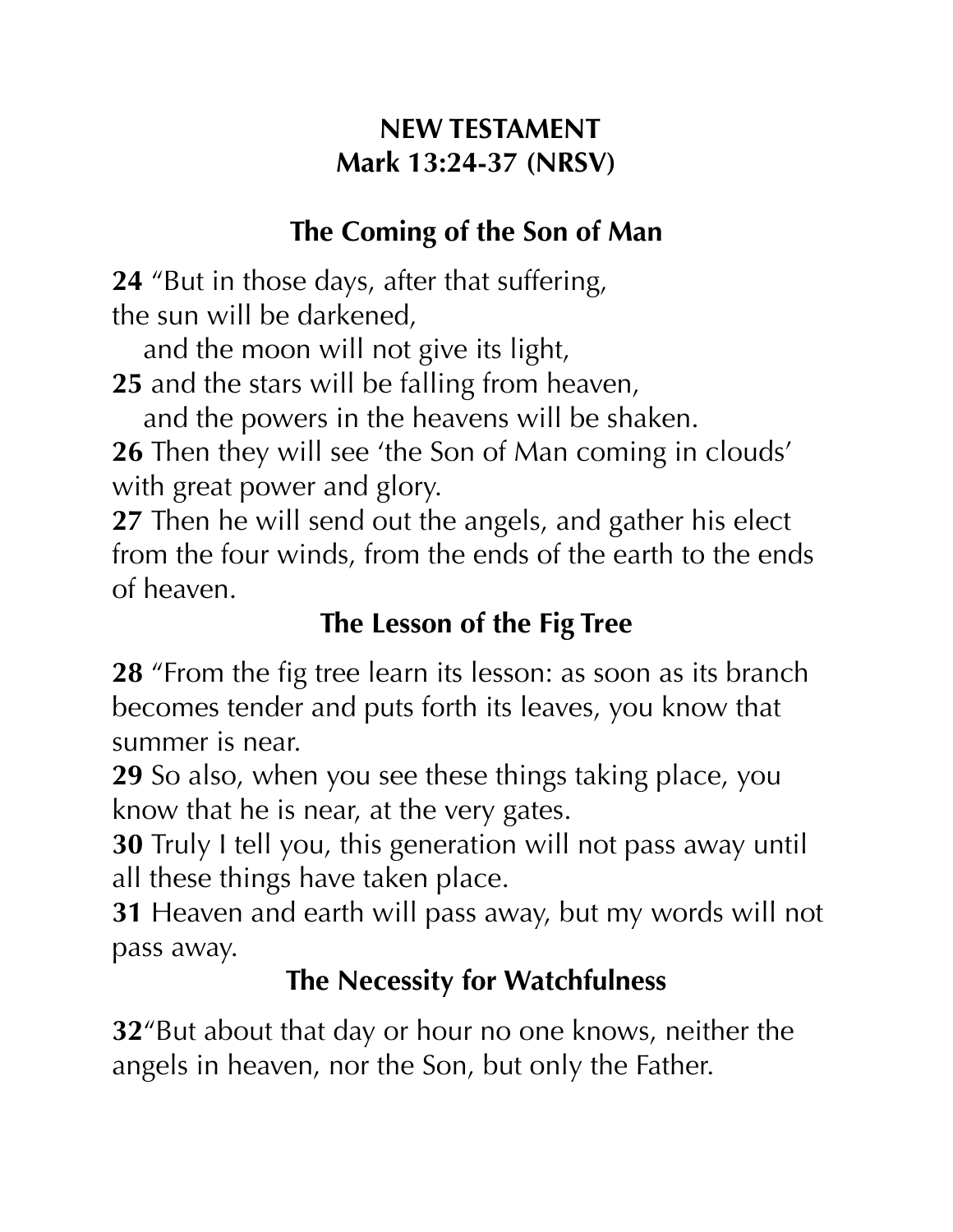**33** Beware, keep alert; for you do not know when the time will come.

**34** It is like a man going on a journey, when he leaves home and puts his slaves in charge, each with his work, and commands the doorkeeper to be on the watch.

**35** Therefore, keep awake—for you do not know when the master of the house will come, in the evening, or at midnight, or at cockcrow, or at dawn,

**36** or else he may find you asleep when he comes suddenly. **37** And what I say to you I say to all: Keep awake."

### **SERMON**

*"Ready or Not — Here it Comes"*  Rev. Dr. Ewen Holmes

**†AFFIRMATION OF FAITH SUBMITTED BY REV. REBECCA F. HARRISON, PRESBYTERIAN PASTOR; LITURGYLINK We are an Advent people, a people of hope.** 

- **For us, Advent is a time of waiting, and so we wait. We wait for the coming of the One who is the fulfillment of God's promise, the fulfillment of hope, the declaration that we have been redeemed.**
- **Even so, we are not a naive people. We know that the world in which we live will continue to be filled with pain and sorrow. We know that hatred and violence will continue to exist. We know that death and separation will continue to be a part of our lives.**
- **But because we are an Advent people, we know that none of these things will win in the end.**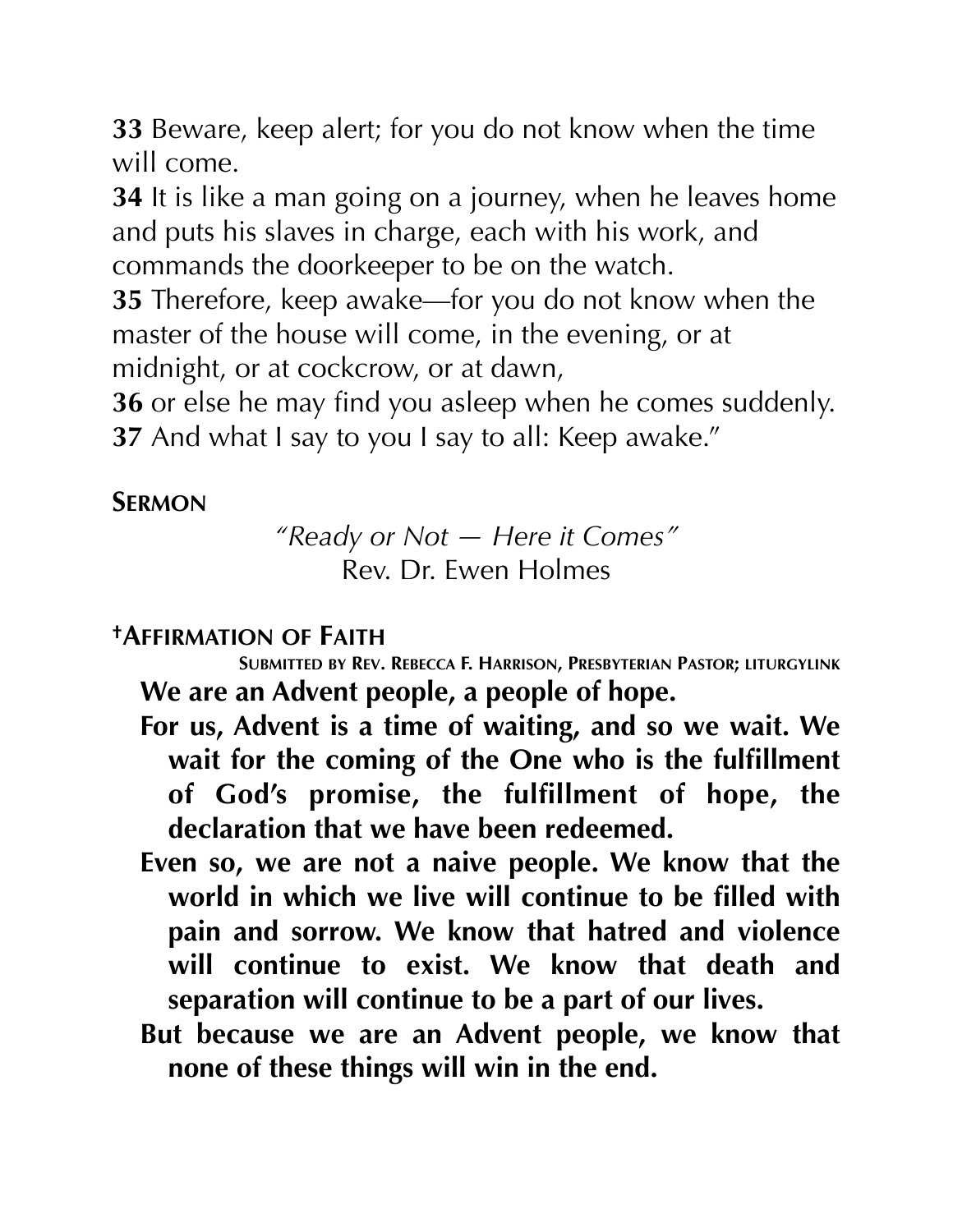- **The Holy One is coming, to make holy once again all that was, is, and ever will be.**
- **And in our waiting and our hoping, we work and worship, pray and play, in all things hoping that peace, love, and joy will reign in our lives and in our world, now and forever.**

#### **HYMN OF AFFIRMATION**

*"Come, Thou Long-Expected Jesus"*  Dawn, Ken, & Brandi

#### **RESPONDING TO GOD'S WORD**

**PRAYERS OF THE PEOPLE & THE LORD'S PRAYER**

THE LORD'S PRAYER

**PEOPLE: Our Father, who art in heaven, hallowed be thy name, thy kingdom come, thy will be done, on earth as it is in heaven. Give us this day our daily bread, and forgive us our debts as we forgive our debtors; and lead us not into temptation, but deliver us from evil. For thine is the kingdom, and the power, and the glory forever, Amen.** 

**OFFERING OURSELVES AND OUR GIFTS TO GOD**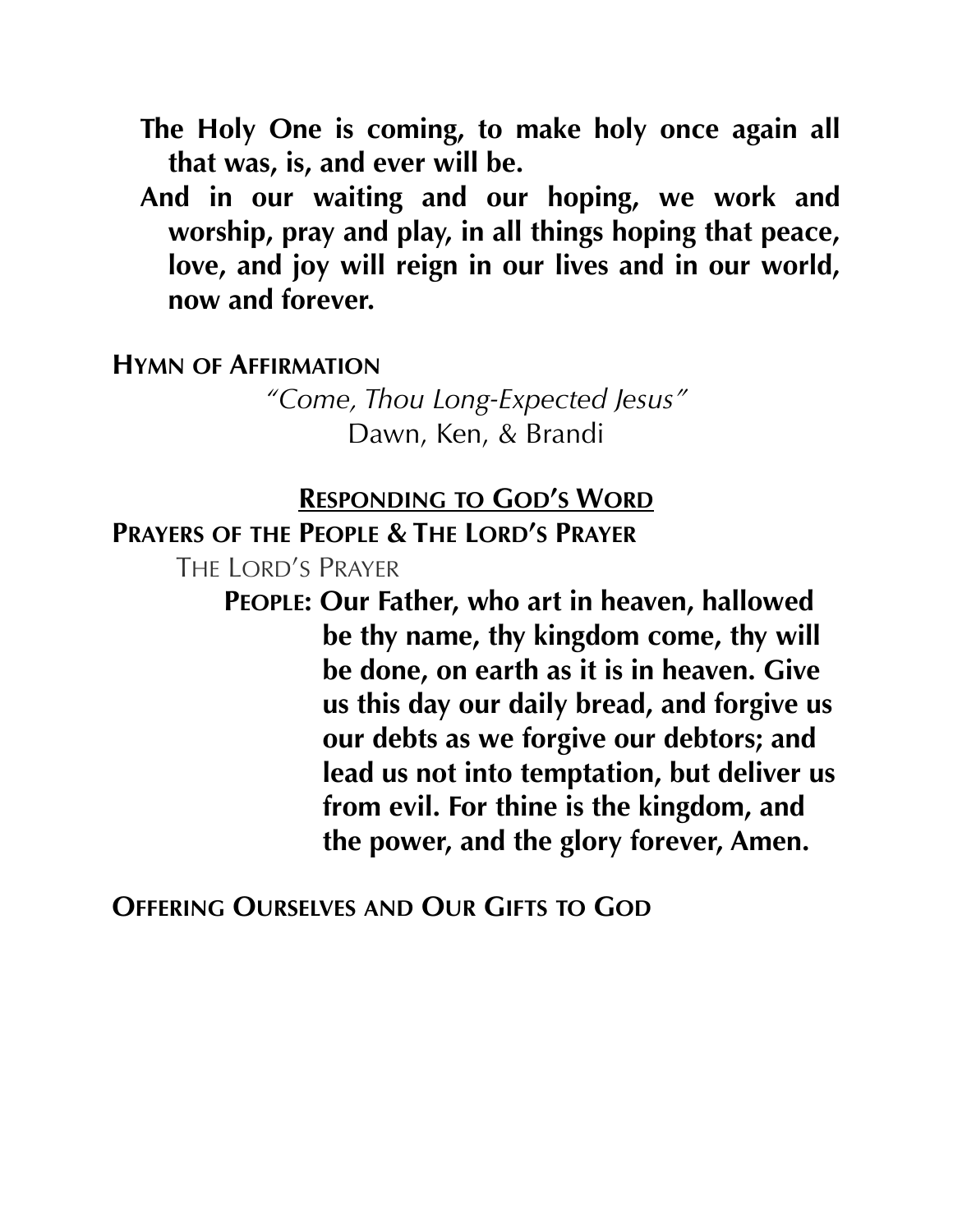#### *†DOXOLOGY* OLD HUNDREDTH

*Praise God, from whom all blessings flow; Praise Him, all creatures here below; Praise Him above, ye heavenly host; Praise Father, Son, and Holy Ghost. Amen.* 

#### **UNISON PRAYER OF DEDICATION**

**Now at the turning of the season, we come before you, grateful at this opportunity to give and receive, intent upon sharing all good things with the world, in your name, as your people, God of light and love. Bless us as we bless others. All glory and honor be yours. Amen.** 

#### **BEING SENT WITH GOD'S WORD**

**HYMN OF DEDICATION** 

*"O Come, O Come Emmanuel"*  Dawn, Ken, & Brandi

**CHARGE**

**BENEDICTION**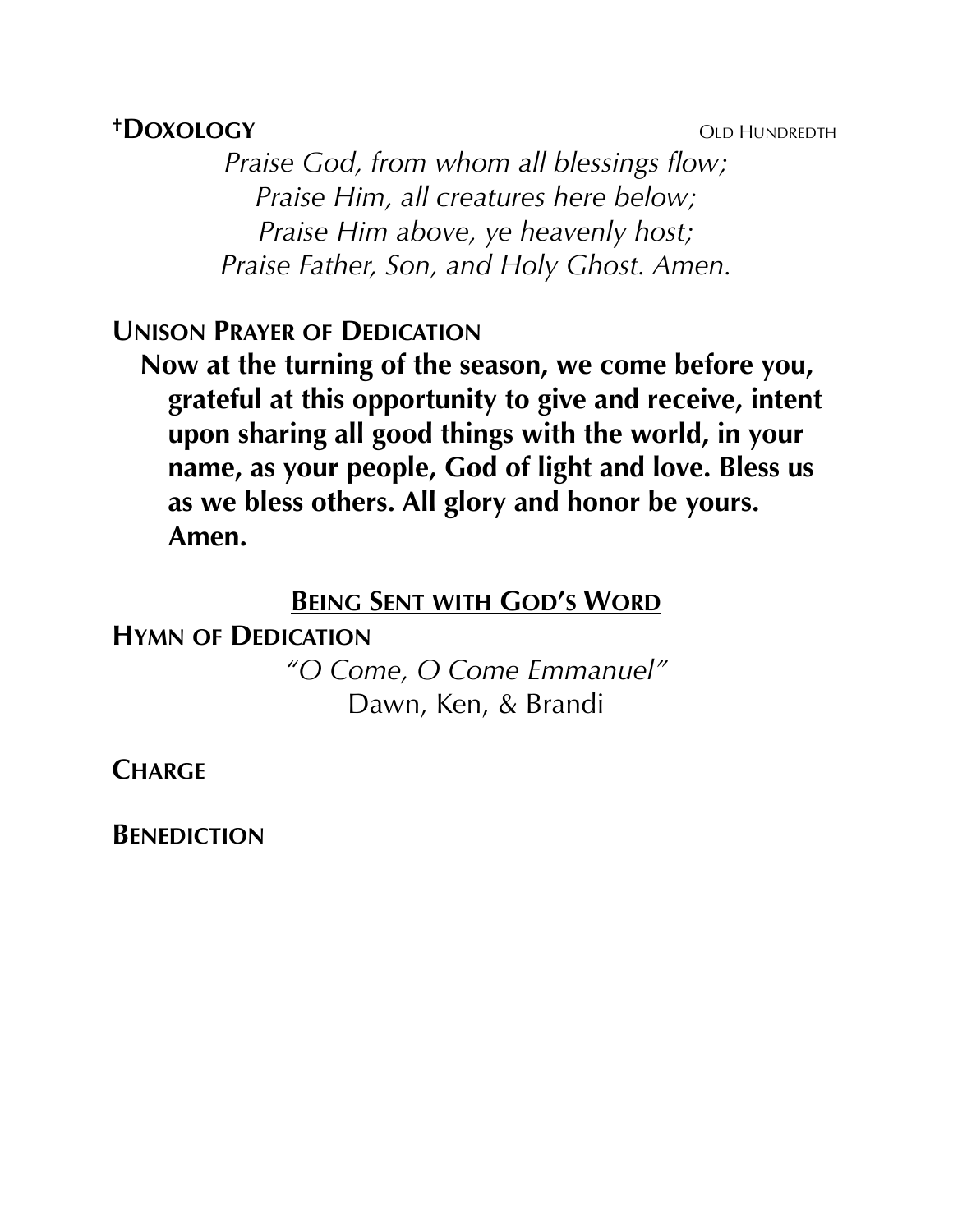MINISTERS All the People TRANSITIONAL PASTOR TRANSITIONAL PASTOR PARISH ASSOCIATE **Rev.** Linda Williams CHRISTIAN EDUCATION DIRECTOR Nikelle Johnson NURSERY SUPERVISOR Elaine Edwards CHOIR DIRECTOR DAWN Auger HAND BELL DIRECTOR Peggy Hanson ORGANIST Wendy Tally TREASURER Heather Heidtman CUSTODIAN Harold Miller SECRETARY Judy Harrelson CCLI License #2328090

#### **ANNOUNCEMENTS FOR NOVEMBER 29, 2020**

**POINSETTIA DEDICATIONS:** Although we will not gather for inperson worship on Christmas Eve due to the COVID-19 pandemic, we would still like to follow Westminster tradition and fill the sanctuary with poinsettias. If you would like to dedicate a poinsettia, please let the church office know at 989-686-1360. Each poinsettia is \$10.50 and includes a 6-inch pot with foil and bow. Color choices include red, pink, white, and marble. Please submit your payment of \$10.50 by Friday, December 11. **Note:** We realize some of you have paid for Easter dedication flowers, but because of the stay-at-home order in place during Easter, we were unable to order flowers. If you have paid for Easter flowers, your payment will go toward a poinsettia plant.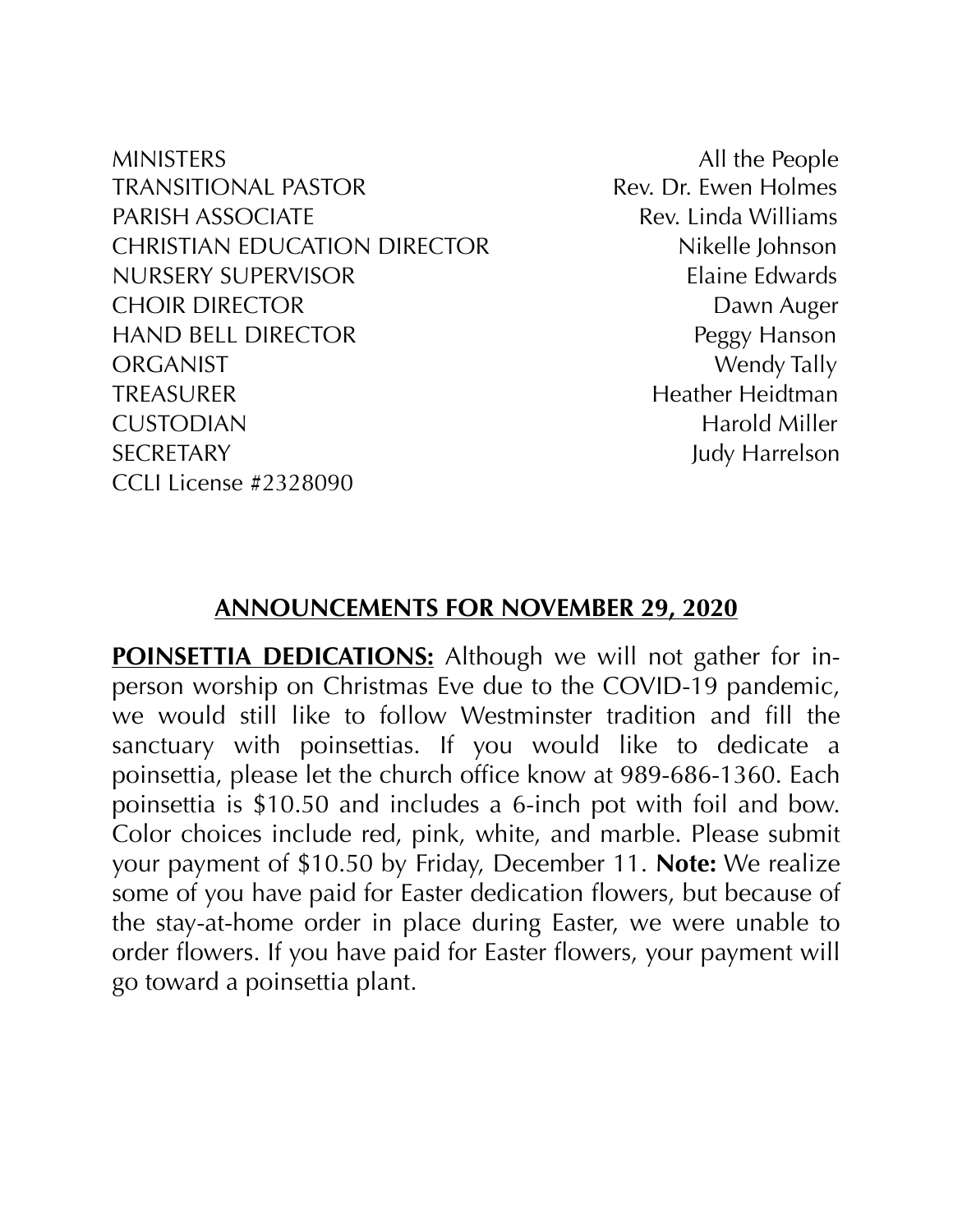**SEASONAL SUNSHINE:** The Spiritual Growth committee has been working to find ways for people to feel more "present" at church, even if they are unable to be physically present here on Sundays. We are working on a project called Seasonal Sunshine. This is a craft kit that the church will deliver or mail to you. Projects will be simple yet fun to complete, and the finished project will be featured throughout the church during the Christmas/Winter season. It is an easy, enjoyable way to put your own creativity to work and showcase it at church, even if you are not in the building (and even if you you don't see yourself as being crafty or creative)! It would be great to see everyone come together to make something beautiful for our church! Our first project is a Thumbprint Snowflake for Christmas/Winter which we want to showcase in the sanctuary during the Advent/Christmas season! This project is for people of ALL AGES! Please let Nikelle know if you would like a kit [\(cedirector@wpcbc.org\)](mailto:cedirector@wpcbc.org), and we will arrange to get you one!

**CHRISTMAS CONCERT:** We invite everyone to participate in this year's Christmas concert! Please submit a recording and we will assemble all submissions and post the final video on Westminster's website and Facebook page. Please contact Dawn, Wendy, or the church office with any questions. Please submit your recording by Tuesday, December 1.

**THE UNCLUTTERED HEART ADULT FAITH FORMATION:** Join us on Thursdays at 7:00 p.m. via Zoom beginning on Thursday, December 3. This is an Advent Bible Study using the book, *"The Uncluttered Heart"* by Beth A. Richardson. Any questions regarding the class or for Zoom information, contact Rev. Linda at 989-686-1360 or email at **[parishassoc@wpcbc.org](mailto:parishassoc@wpcbc.org)**.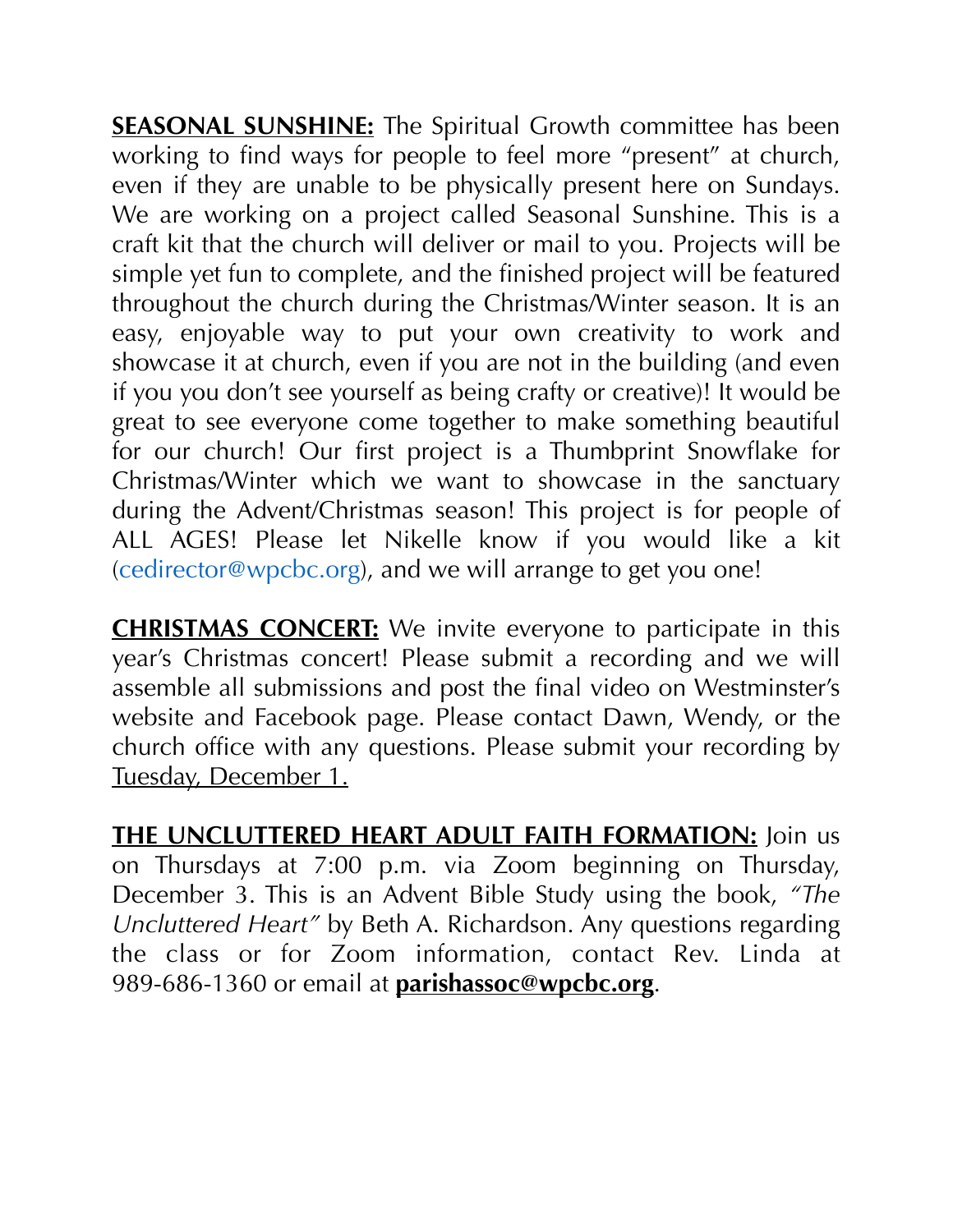**THE WIRED WORD ADULT FAITH FORMATION:** Join us on Wednesdays at 1:00 p.m. via Zoom. Enjoy lively conversations about current events in the news and the Bible passages that relate to those events. Any questions regarding the class or for Zoom information, contact Rev. Linda at 989-686-1360 or email at **[parishassoc@wpcbc.org](mailto:parishassoc@wpcbc.org)**.

**SPIRITUALITY OF AGING:** Our Spirituality of Aging groups have begun gathering in groups of twos over the phone. We realize this is not the way we would have all hoped to have gathered this Fall, but for the ten to twelve who have signed up, it has become a way to remain connected during these coronavirus days. For these "twoby-two" conversations, we are using "*On the Brink of Everything*," a beautiful book of reflections on what we can learn as we move closer to "the brink of everything." This book is written by beloved and bestselling author Parker J. Palmer. It's never too late to join in! If you have any questions or would like to learn more about our "two-by-two" discussion format, please give Rev. Linda a call.

**JOIN US ON FACEBOOK:** Westminster Presbyterian Church - Bay City.